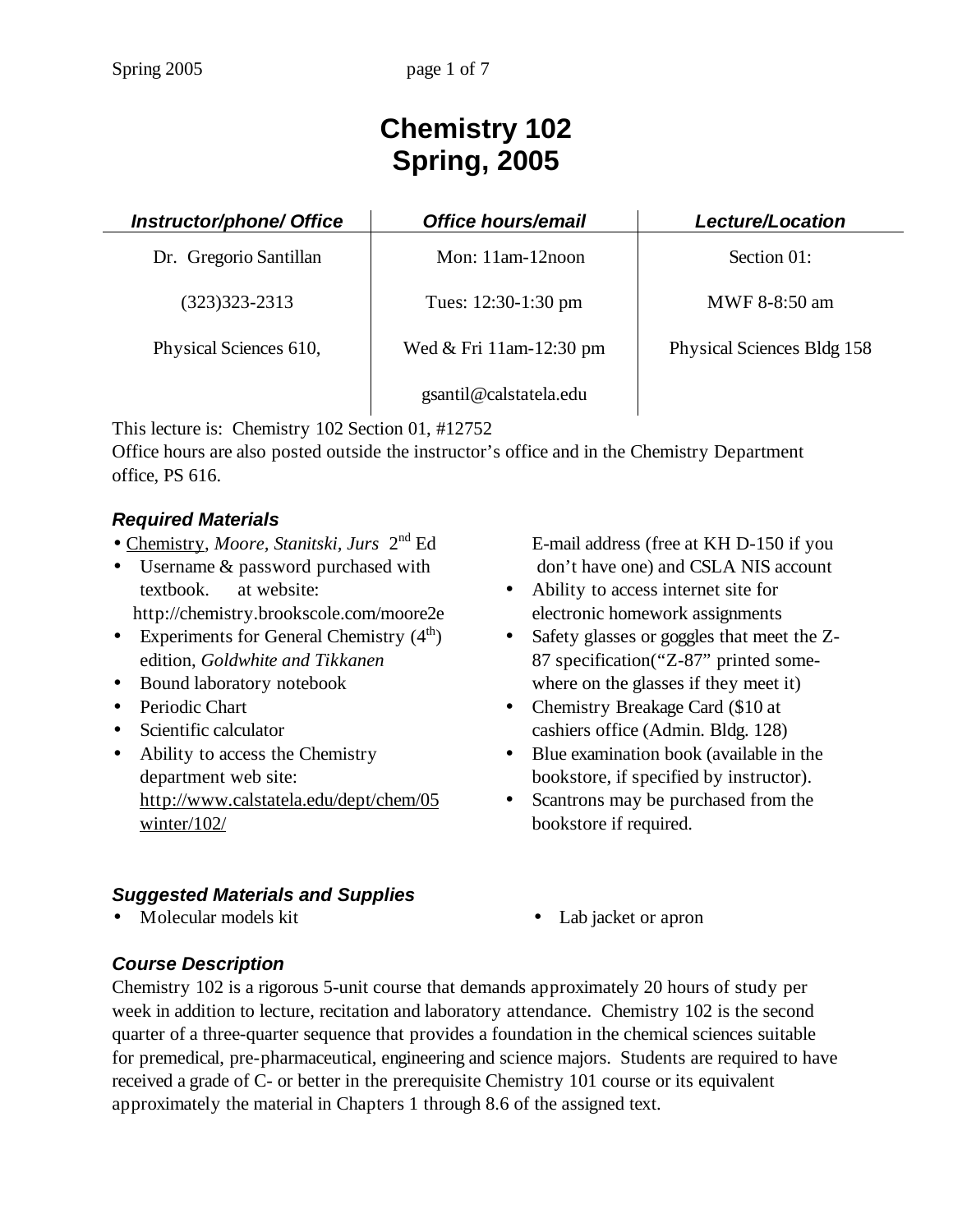**Electronically graded homework (eHW)** will be assigned on a weekly basis and these scores incorporated into your final grade. Each student's homework set will be identical in difficulty, but different in the problems' specifics. You will need to be vigilant in the completion of these assignments—the computer will be set to give you a limited number of tries to obtain the correct answer. The deadline to complete each eHW set will be Sunday evening of each week at 11:59 p.m. PST. Homework sets completed after the deadline will not be accepted. It is the student's responsibility to obtain the password for this course. You may begin work on eHW sets any time before the weekly deadline. It will be of great help to you and your grade if you review some of the problems at the end of each chapter and the tutorials and practice problems available on the OWL site before attempting the eHW sets. eHW sets can be accessed at http://owl.thomsonlearning.com. Students are expected to be responsible enough to obtain the needed materials to complete the eHW.

**Handwritten graded homework** will also be due weekly at your laboratory recitation meeting. These problems will be *more* difficult than the e-graded homework and will bear a stronger resemblance to the types of problems you should expect on your examinations. These will be graded by your instructor and returned to you on a schedule set by your instructor. Solutions to the homework will be posted on the bulletin board outside PS 155, and at the library limited loan desk.

#### *Course Goals and Objectives*

The goals of this course are to contribute to the scientific literacy, critical thinking, problem solving, and idea integration skills necessary for students pursuing careers in technological disciplines to master. Reading, problem solving, performing experiments, writing reports, participating in discussions facilitated by the instructor, small-group activities, and lectures will be employed to accomplish these goals.

The course objectives are to introduce the basic concepts on chemistry including nomenclature, stoichiometry, and the nature of gases. Additionally, microscopic properties of compounds including electronic structure and bonding will be addressed. Chemistry 102 is a core course designed to familiarize students with the basic concepts of chemistry that are necessary for success in Chemistry 103 and higher courses. It will also provide students with the skills necessary to successfully reach their career objectives. Students should consider the time devoted to this course an investment in their future.

#### *Requirements*

Students are required to conduct themselves in a professional manner during class. Cell phones, pagers and other electronic devices must be turned off during lecture. Late arrivals, sidediscussions and other unprofessional behavior will be addressed at the instructor's discretion. Attendance will be recorded. Students returning from absences are advised to copy lecture notes from students in their study group. In general, students will be fully responsible for all material covered and announcements made during regular class time.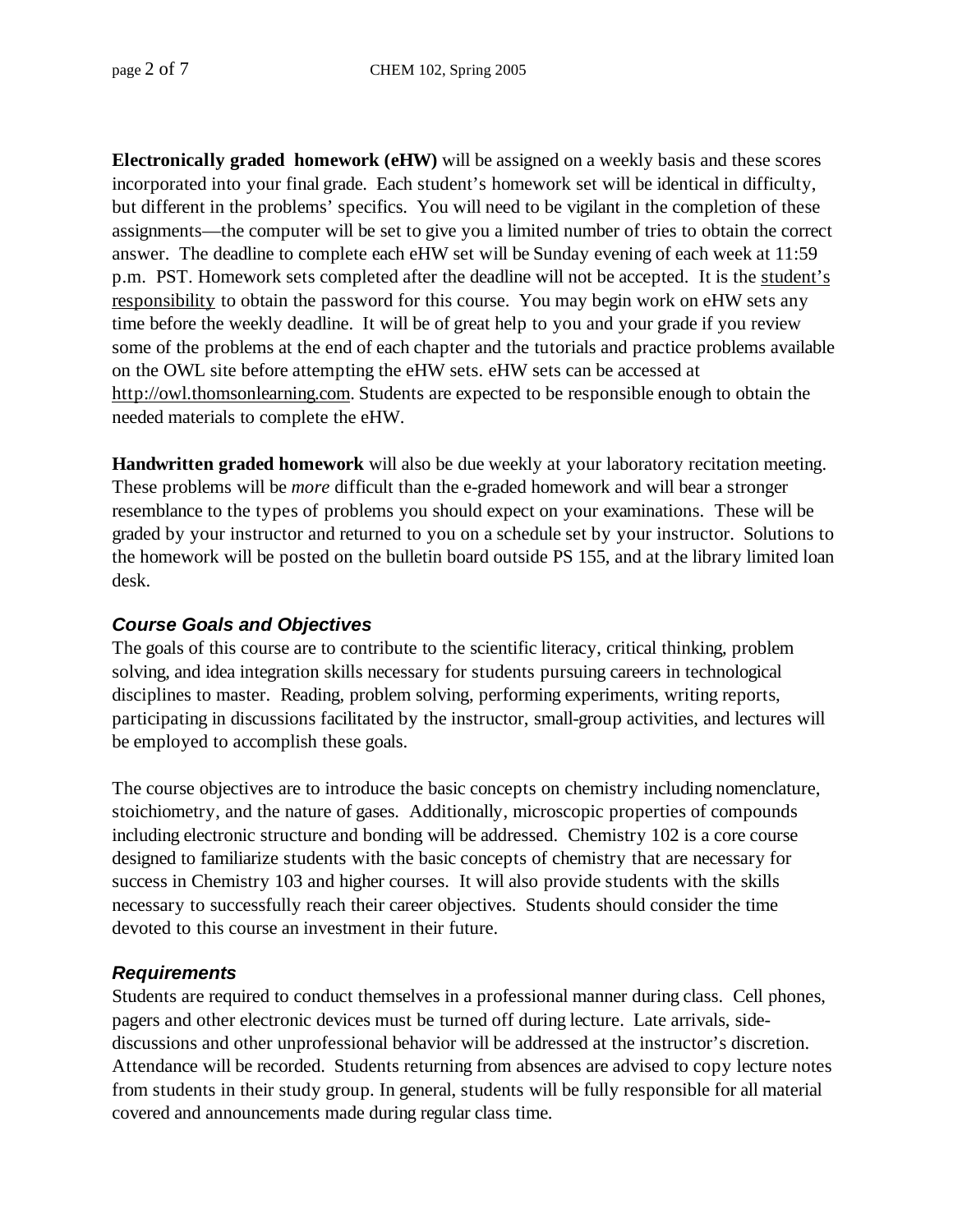Students are required to take quizzes and examinations designed to measure each individual's understanding of the course objectives cited above, which will include both problem solving and essay responses. Weekly quizzes will be administered during recitation. Blue-book quizzes will be issued on an impromptu basis during lecture at the discretion of the instructor. Students are required to take two midterms and a final examination. Make-up exams will not be issued for midterm exams, and will only be issued for the final exam at the discretion of the instructor for medical emergencies or other extreme situations verified in writing by a third party. For example, in case of medical emergency, the student must provide a signed physician's note to the instructor before a make-up exam will be scheduled.

Students must be concurrently enrolled in Chemistry 102 recitation and laboratory sections to take this course. Students will also perform experiments that demonstrate the basic concepts of chemistry and microscopic properties, and prepare written reports describing the principles, techniques, results, conclusions, and sources of experimental error in these experiments. This is a very important component of this course worth 20% of your grade. *A student who does not pass the lab will not pass the course!* 

### *Study Suggestions*

- Always study illustrations and skim the text before attending lectures.
- Do as many problems possible in addition to the assigned homework and do them without relying on solution keys.
- Work additional problems and review for the exams with small study group members.
- Get help from the University Tutorial Services staff and your instructors in a timely manner. The office hours of all Chemistry 102 instructors are posted in the Department office (PS 616).

For more study tips, read the Preface of your text, *Olmsted and Williams*, pages v – xv.

### *Grading*

The grade in this course is assigned largely on the basis of points accumulated through activities in the following categories:

| <b>Activity</b>                                               | <b>Points Possible</b> |
|---------------------------------------------------------------|------------------------|
| Two midterms @ 150 points each                                | 300                    |
| Laboratory Reports and 15 points for lab technique            | 215                    |
| In-class quizzes                                              |                        |
| Recitation                                                    | 140                    |
| 15 point math review, 80 points for the best 8 quizzes issued |                        |
| during recitation (valued at 10 points each), 45 points for   |                        |
| homework $#1-9$ ,                                             |                        |
| e-graded homework                                             | 100                    |
| <b>Final Examination</b>                                      | 245                    |
| <b>TOTAL</b>                                                  | 1000                   |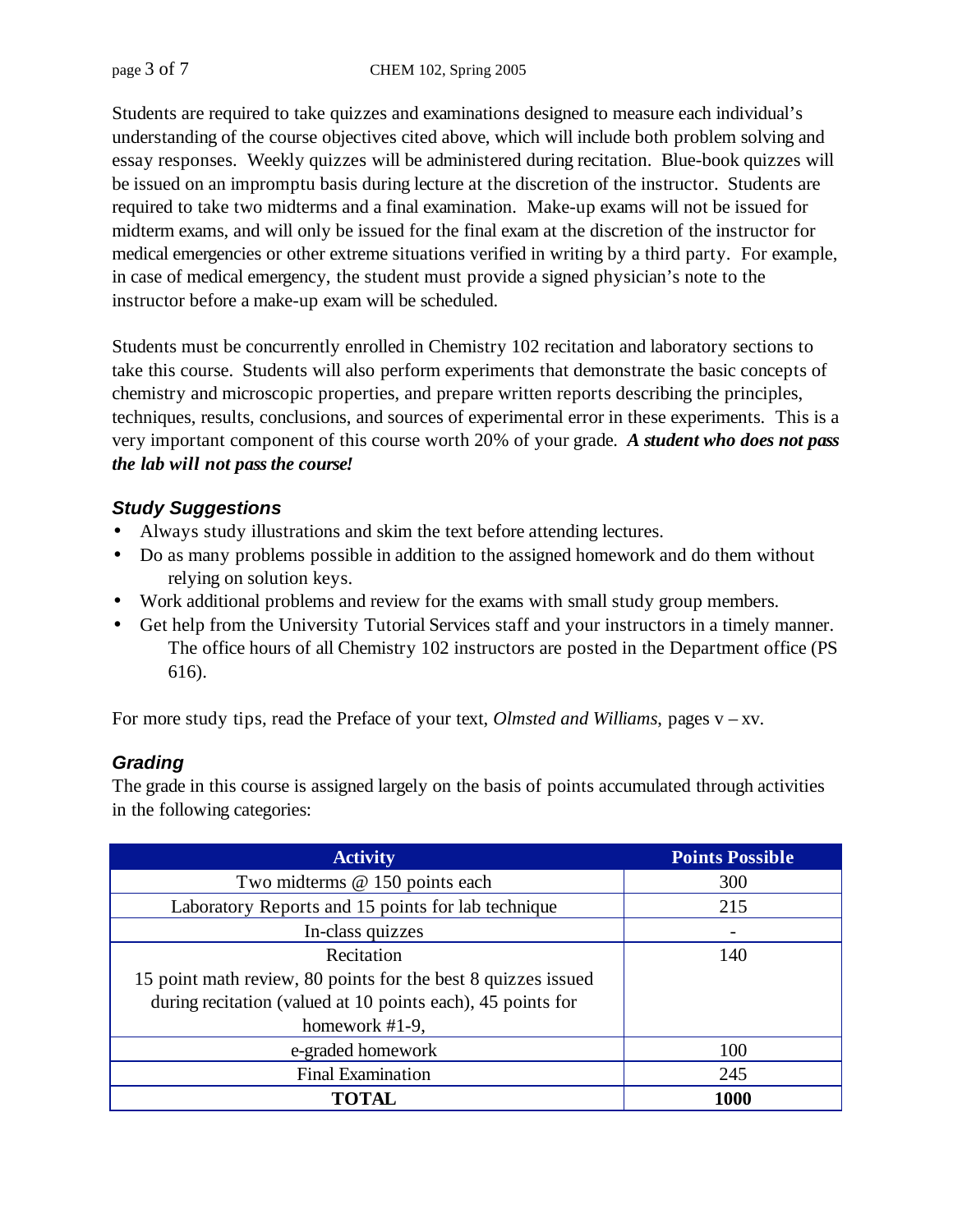The instructor may make minor changes to the total number of points as necessary. Additional quizzes given during lecture may be used to assign extra credit. The class will be "curved" but there is a level of competence that must be achieved to pass the class. The instructor will provide details of the requirements for specific letter grades as the quarter progresses. Plus and minus grades will be issued sparingly in this course. *However, if you fail the laboratory/recitation, you will not pass the class!* 

#### *Dropping, Incompletes and Withdrawals*

It is the University's hope that nobody withdraws from any course.

However, before you consider withdrawing from the course you should be aware of the University Policy on withdrawal: you are not allowed to drop a course because you have found the workload to be too heavy, or because you are getting a poor grade. It is your responsibility to be aware of these policies. Also, you should be aware that there are specific policies on the incomplete grade, IN. It is not automatically given—you must request it from your instructor who is not allowed to give an IN grade unless certain conditions are met. Consult the schedule of classes and your University catalog for details.

### *Schedule of Topics and Laboratories*

The scheduled list of topics and laboratory exercises is tabulated below. The homework solutions will be posted on the bulletin board outside Physical Sciences 155 and in a library

| <b>Week</b>    | <b>Topics (Chapters)</b>                                          | <b>Laboratory Exercise from</b><br>$G&T$ (points)             | <b>O&amp;W Homework problems</b><br>(week due)                |
|----------------|-------------------------------------------------------------------|---------------------------------------------------------------|---------------------------------------------------------------|
| $\mathbf{1}$   | <b>Bonding and Molecular</b><br>Structures (8.9)                  | Check-in, review (15)                                         | Chapt. 8: 91,94,97,102,105<br>(due week #2 during recitation) |
| $\overline{2}$ | <b>Bonding and Molecular</b><br>Structures (8.9)                  | #6: PV relationship for a gas<br>and determination of $R(25)$ | Chapt. 9:77, 80, 83,87,92<br>$($ due week 3)                  |
| 3              | Gases and the<br>atmosphere $(10)$                                | #7: Molar mass by vapor<br>density $(25)$ <sup>†</sup>        | Chapt. 9: 106, 109;<br>Chapt. 10:108, 111, 113 (week4)        |
| $4*$           | Gases and the<br>atmosphere $(10)$<br>Liquids, solids, etc $(11)$ | $#11$ : Synthesis of benzoic<br>$\arcd(25)$                   | Chapt. 10: 115, 118, 119, 121, 122<br>(week 5)                |
| 5              | Liquids, solids, and<br>other materials (11)                      | $#10$ : Crystal structure $(25)$                              | Chapt. 11:88, 89, 90, 98, 100<br>(week 6)                     |
| 6              | Chemical Kinetics (13)                                            | #12: Paper Chromatography<br>(25)                             | Chapt. 11: 102, 108,<br>Chapt. 13: 95, 96,<br>(week 7)        |
| 7              | Chemical Kinetics (13)<br>Chemical Equilibrium<br>(14)            | $#23$ : Chemical Kinetics $(25)$                              | Chapt. 13: 100, 101, 115, 116, 123<br>(week 8)                |

limited loan folder after the due date.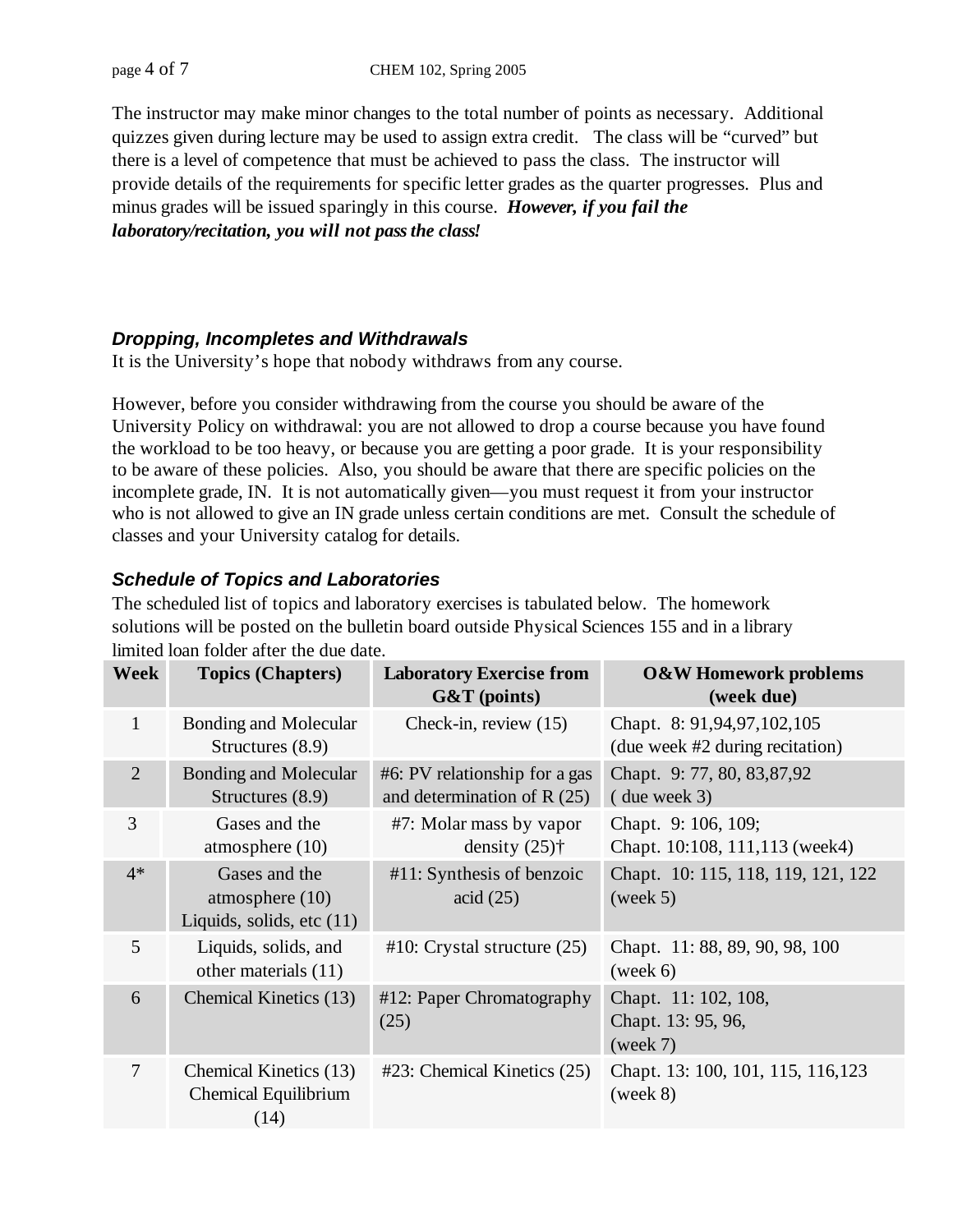| $8*$ | Chemical Equilibrium<br>(14) | #25: fomula and formation<br>constant of a complex ion.<br>(25) | Chapt. 14: 69, 71, 90, 95, 98<br>(week 9) |
|------|------------------------------|-----------------------------------------------------------------|-------------------------------------------|
| 9    | Solutes and Solutions        | #18 Solubility Product of                                       | Chapt. 15: 88,92,95,99, 101               |
|      | (15)                         | KHTar $(25)$                                                    | (week $10$ )                              |
| 10   | Solutes and Solutions        | Check out and review for                                        | Chapt. 15: 106, 109, 111, 114, 118        |
|      | (15)                         | the final exam                                                  | (will not be collected)                   |

\* Midterm Exams will be administered during these weeks.

### *Exam Schedules*

Mid-term exams will be given during the  $4<sup>th</sup>$  and  $8<sup>th</sup>$  weeks of the term—unless otherwise changed, the dates for each exam will be:

 Test #1 April 22, 2005 (Friday) and Test#2 May 16, 2005 (Monday) Final Exam: June 6, 2005 (Monday) at 8-10:30 am

It goes without saying that any student cheating or attempting to do so will be reported to the appropriate University body to whom all appeals will have to be directed. In addition, the student will receive a zero for the involved exam. This will usually result in a failing grade.

## *Laboratory and Recitation*

The recitation is devoted to reviewing the topics related to the homework and the theoretical and technical aspects of the laboratory exercise. Students will have a quiz in their recitation on a weekly basis and textbook (handwritten) homework is due when their recitation meets. Written laboratory reports will be due at the discretion of the laboratory instructors. Laboratory instructors will provide details during the first class meeting.

The laboratory section meets immediately after the recitation. In all experiments you are required to wear safety glasses that meet the Z-87 standards at all times during the laboratory period**.** *If you do not have appropriate eye protection, you will have to leave the laboratory and lose the points for that experiment.* 

During the experiment, each student will directly enter the data in ink into his/her bound laboratory notebook. In the few experiments where students work with a partner, both need to enter the data into their respective notebooks before leaving the laboratory. After completing the experiment, the instructor will initial the page on which the student entered the data in their laboratory notebook. Writing the data in pencil first, and/or on a separate "scratch" sheet is not allowed.

The instructor will tell the students when final written reports are due. Final reports submitted for grading will be either **neatly** written in each student's notebook following these pages or prepared with a word processor with a photocopy of the original raw data attached. **All** laboratory reports will contain the sections described below: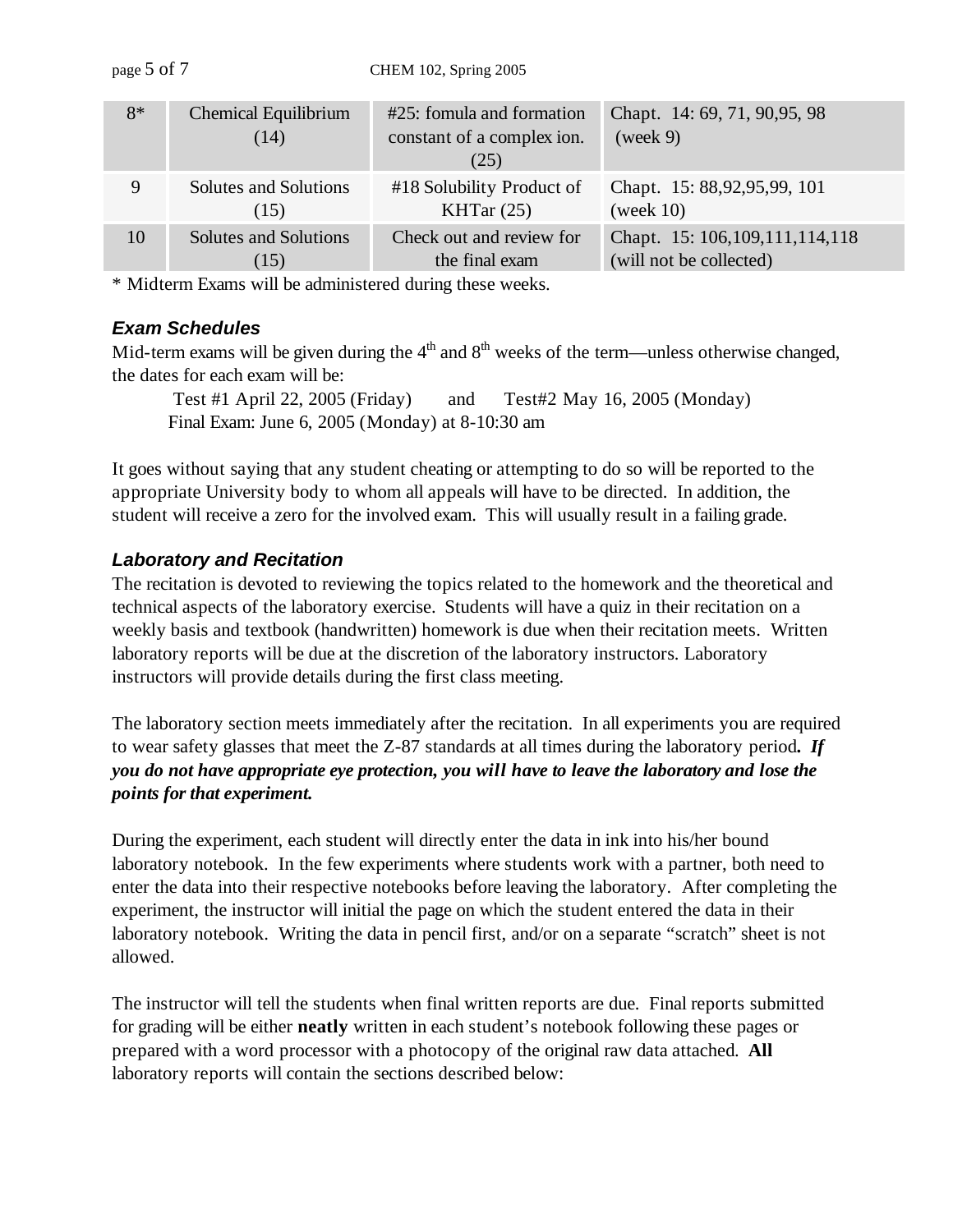- **I. Prelab:** A detailed description of how the student plans to perform the experiment. **This section must be completed before coming to lab**. The instructor has the discretion to grade the prelab assignment and use that grade for that week's quiz grade. An instructor may require that a timed flow chart be part of the prelab. The actual ("real time") times when the procedural steps are done would then be estimated by the student before the experiment. This allows the student to know the minimum pace that the student is to carry ou the experiment within the allotted laboratory time.
- **II. Raw Data:** The initialed data (or photocopy) that the student collected in the lab period. Neatness is not imperative here, but it must be readable, with the data clearly labeled and the units of measurement listed. If this section is missing, the student will receive **ZERO**  credit for that experiment. If an unknown is to be analyzed, make sure that the label for the unknown is recorded in your data. The unknown # (or letter) must be written in as part of the data and in the results section. Rules for significant figures are to be observed.

### *Formal Report Format. (graded)*

- I. The student's name (and lab partner's name (if applicable)), date, and experiment title.
- II. **Purpose:** A brief description of the experiment and what the student intends to accomplish
- III. **Data:** A table containing the data the student collected in the experiment complete with units. In some cases, the student may also want to include results in this table. Remember to have your data page signed to avoid penalty.
- IV. **Theory/Principles:** A summary of the concepts explored in the experiment. If there are mathematical or chemical equations used in your calculations, they are derived and explained here. This section is one of the most valuable sections in the reports in terms of the number of points. Just writing equations is not enough!
- V. **Experimental:** A section that may refer to the laboratory manual, but also describe deviations from or improvements to the procedure.
- VI. **Calculations:** A sample calculation showing how the student obtained their results.
- VII. **Results:** The results of each student's experiment in a table.
- VIII. **Conclusions/Discussion:** This section also carries a large share of points. In this section you compare your results to the accepted literature values whenever possible. Make sure to reference literature values; a good source is the **CRC Handbook of Chemistry and Physics,** which is in the reference section of the library. The student should also identify the most critical measurement (that which has the greatest uncertainty) and point out approximations that may affect the accuracy of your answer.
- IX. **Questions:** Answer the questions at the end of the experiment. Note that some of these questions are based on experimental results. It is important to answer these questions. Students should know that this section may carry as much as 40% of your grade for the lab!